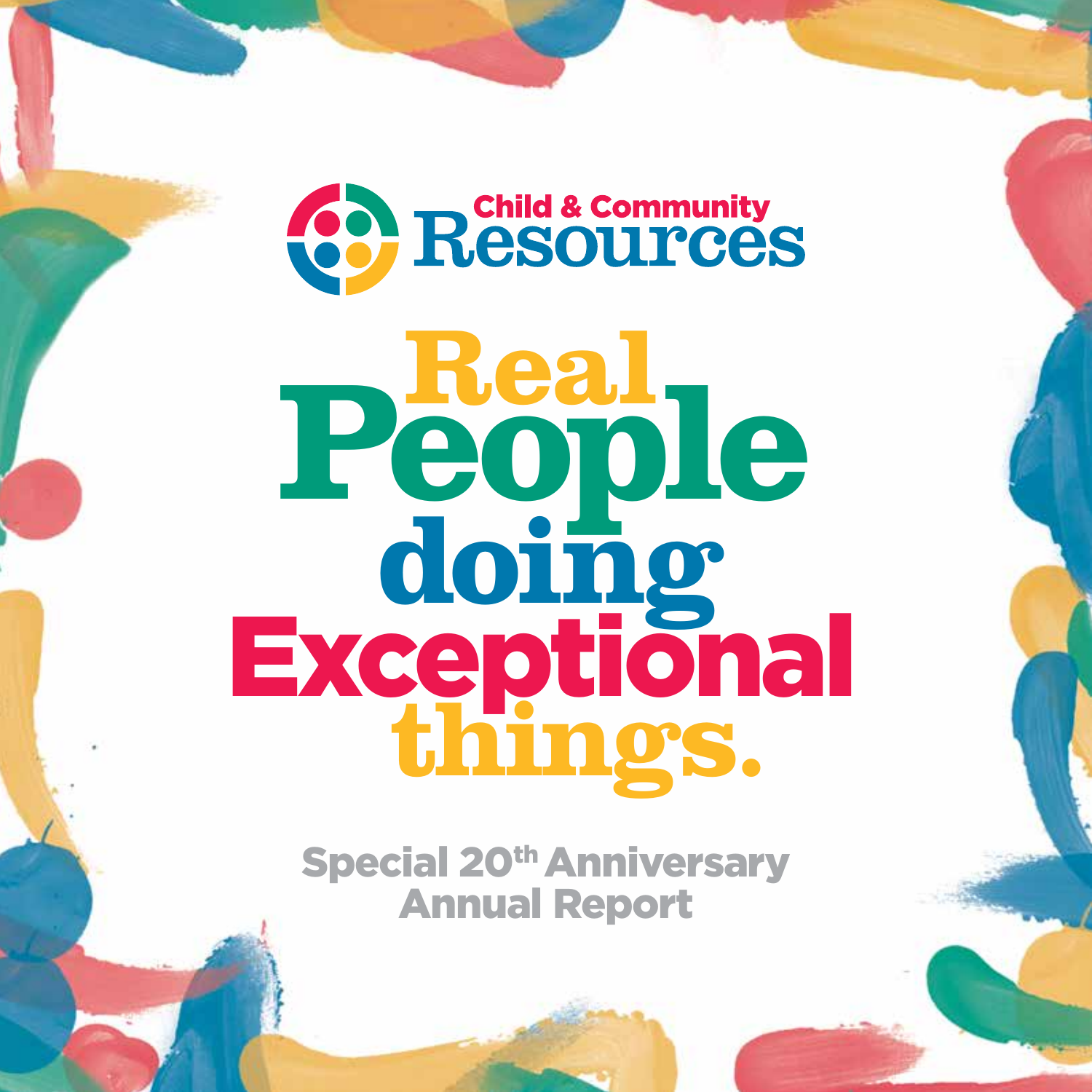**Child & Community Resources (formerly Child Care Resources) began January<br>1992 with the goal of supporting non-<br>profit childcare programs, developing<br>new non-profit centres and supporting<br>integration. With the dedication** Child Care Resources) began January 1992 with the goal of supporting nonprofit childcare programs, developing new non-profit centres and supporting integration. With the dedication of our staff and partners who make up the CCR team and through our support network, we strive to continue delivering and improving the services and programs we offer throughout the North Region of Ontario. With a new name, and new logo, we are celebrating our 20<sup>th</sup> anniversary by embarking on a new and affective way to connect with our communities.

 Message from the Board President Message from the Executive Director Board of Directors 2011-2012 11 Executive Leadership Team (ELT) Celebrating Staff Milestones 20 A Snapshot of the Last Operating Year

26 CCR's Continuum of Service

# **Contents**

- 
- 5<br>6<br>8<br>9
- 8 About CCR
- 
- 10 Our Catchment Region
- 
- 
- 14 A New Image for CCR
- 16 CCR's 20-Year Timeline
- 
- 22 Financials
- 24 Closing Remarks
- 

Design: OvertheAtlantic.com (Canada) Project Lead: Joseph Mansourian **Creative Director:** Julien Chaput RGD Project Manager: Jana Van de Rydt Editor: Amanda Young

Phone: 705.525.0055 Toll Free: 1.877.996.1599 **Fax: 705.525.0068** 

Child & Community Resources - Head Office 662 Falconbridge Road Sudbury, Ontario P3A 4S4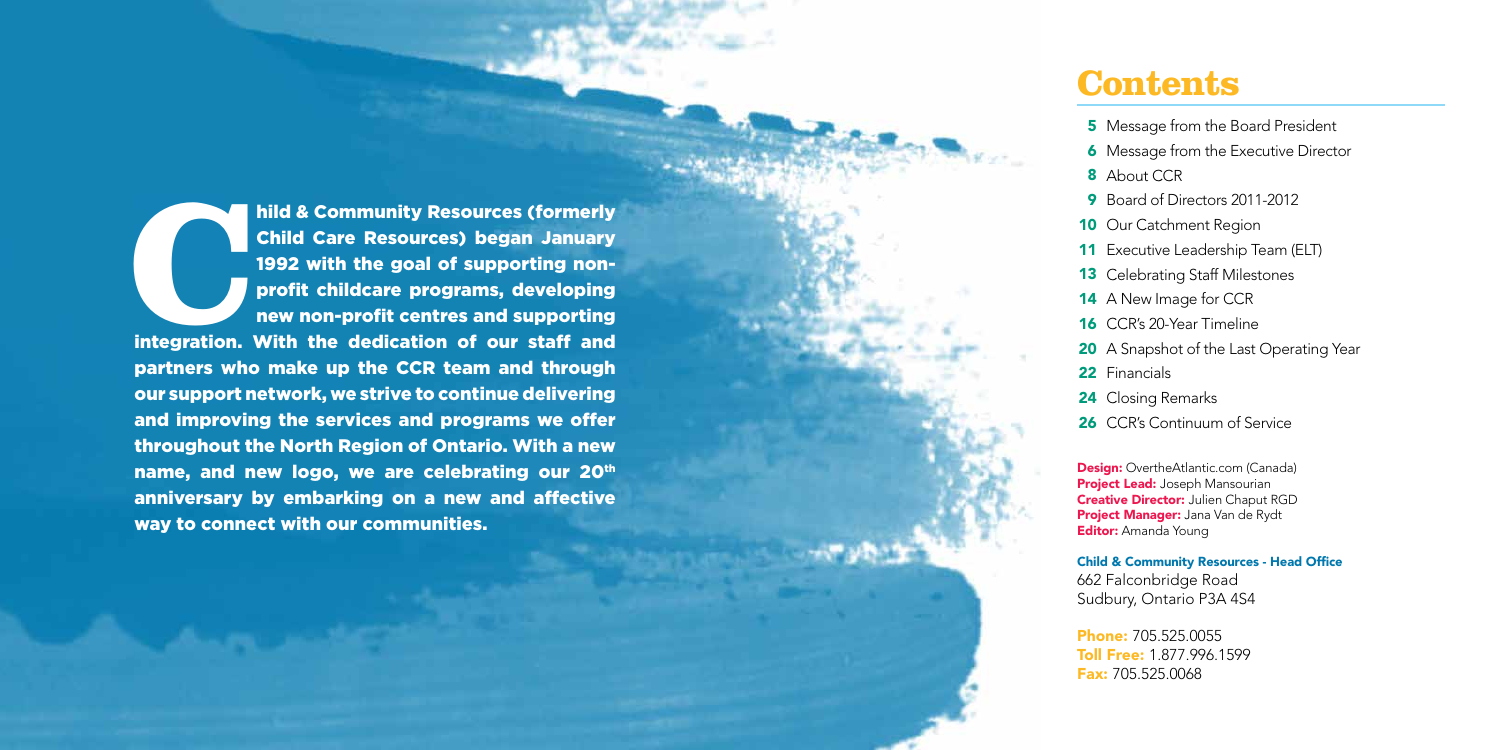



# Message from the Board President

**2012** has been another very exciting<br>
year for the Board of Directors a<br>
Child & Community Resources. year for the Board of Directors at We have had a very busy year focused on strengthening our governance practices, director orientation and training, and furthering our strategic plan implementation with a focus in 5 key areas: Organizational Health, Enhancing Service Delivery, Strengthening Communication (internally and externally), Stabilizing Funding and Nurturing Partnerships with like-minded Children's Services. While the Board continues to work at a governance level we are impressed with CCR's Executive Leadership Team and their ability to put the strategic plan into action.

We continue to strive to work in partnership with parents, schools, child care centres and children's service professionals to help all children across northern Ontario achieve success and develop to their fullest potential. Key examples of this collaborative work include the Best Start Hubs that have been established to offer children and their families a place to meet, to learn and to grow together, and the partnership work being done in the ABA

program.

We are very proud of CCR and the work we do and would like to extend a heart-felt thank you to all the staff at CCR. Our accomplishments are largely due to the hard work of all the CCR staff and we sincerely thank each and every one of you for your ongoing dedication and professionalism.

As we celebrate CCR and 20 years of quality service in our communities - the phrase "We've come a long way baby" comes to mind. We can be extremely proud of our accomplishments and where we are today. We believe we have everything in place to carry us forward in the future – solid governance, innovative leadership, an



integrated model of service delivery, qualified staff and a philosophy of service that puts children, parents and families first.

As we move forward we will continue to adapt our programs and services and look for new and innovative strategies – always focused on the goal of improving the quality of child care and meeting the needs of parents and families within our communities.

We hope you enjoy this report and gain a good sense of CCR's history and the numerous program highlights and successes that make us the world-class organization we are today.

#### *"Unless someone like you cares a whole awful lot, nothing is going to get better. It's not."*  - Dr. Seuss, The Lorax

#### **Shelley Westhaver**  Board Chair - on behalf of the CCR Board of Directors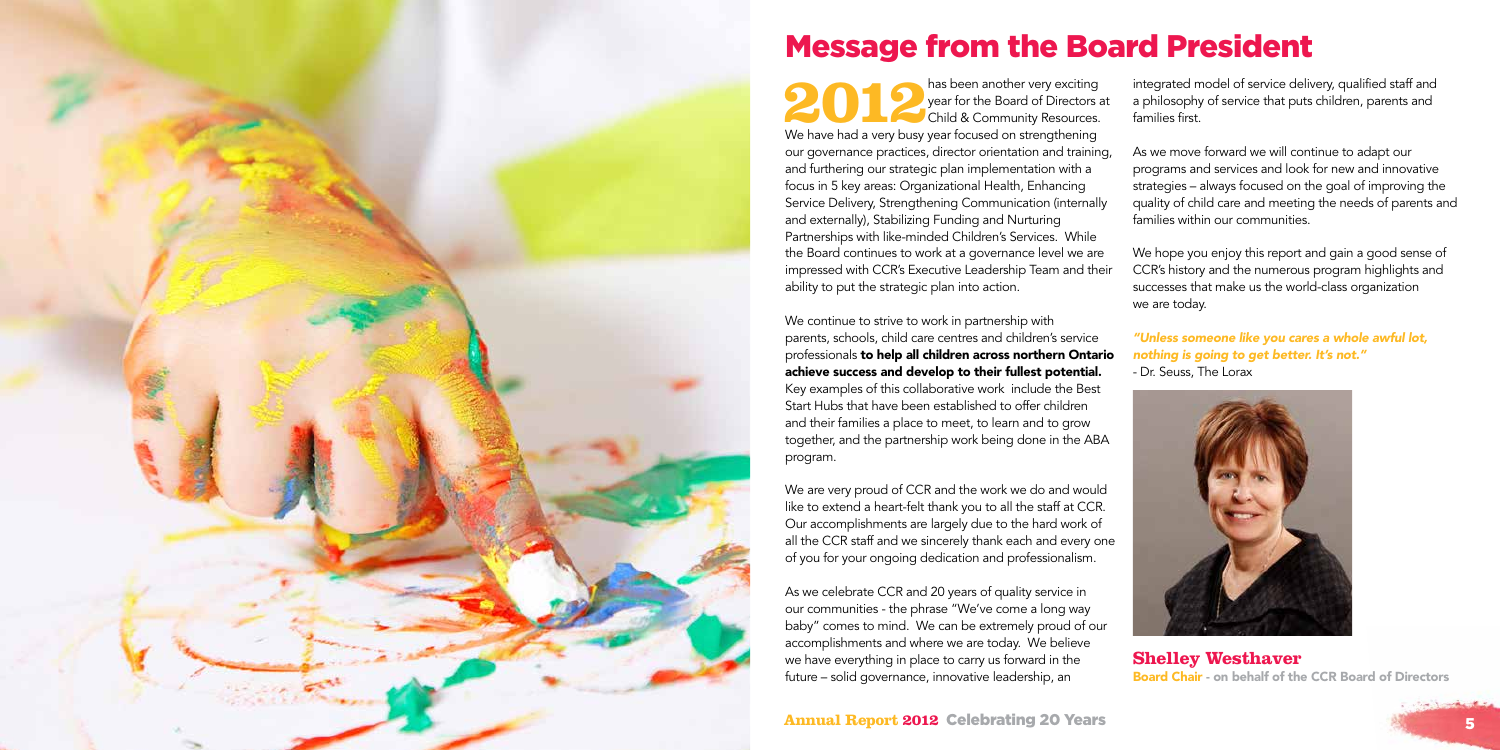# Message from the Executive Director

NCLI Serve are 20 years later!<br>
CCR, who knew? We have<br>
multi million dellar experiences with a staff of more than CCR, who knew? We have become a pan northern multi-million dollar organization with a staff of more than 160, and we service hundreds of children and families in a comprehensive continuum of services.

I am overwhelmed with emotion as I attempt to write this, my 20<sup>th</sup> report for our AGM. It has long been my belief that if you surround yourself with smart people, you will appear smart - well it worked! I am proud to be the ED of the CCR team who embrace change, who are resourceful, dedicated, and talented but above all, want to make our part of the world a better place for children and their families.

I have said this many times (well, at least 19), however it bears repeating again - Striving to quality seamless services is what we do! We do it together with each other and by collaborating with many partners. We are led by a Board (our current one and the previous Boards) who also embrace the belief that all children and their families should have access to the highest quality of supports and services.

So, for making me look smart and for making Northern Ontario a better place, my most sincere Thank you!

It is the strength of working our collaborations and partnerships that make us who and what we are at CCR. Throughout this report you will have a chance to see what we have accomplished over this last year and indeed over the last 20 years.

I really can't add anything else except to say my beloved CCR has grown up!

It has a new name and a new look. I wouldn't be honest if I didn't say it is somewhat bitter sweet - but just as parents shine with pride when their children become successful adults, so do I. I could not be any happier, any prouder than I am of CCR. We have achieved success in many ways - always though with our kids' interest at heart of all we do. Now it's time for us, to get going for the next 20 years. Let's take what we have learned, our new name, our new model of service delivery and combine that with our continued energy, passion for excellence and innovation, and with all of that -

"Oh the places we'll go! And we will succeed? Yes, we will indeed! 98 and 3/4 percent guaranteed!" - Dr. Seuss



**Lois Mahon** Executive Director Child & Community Resources

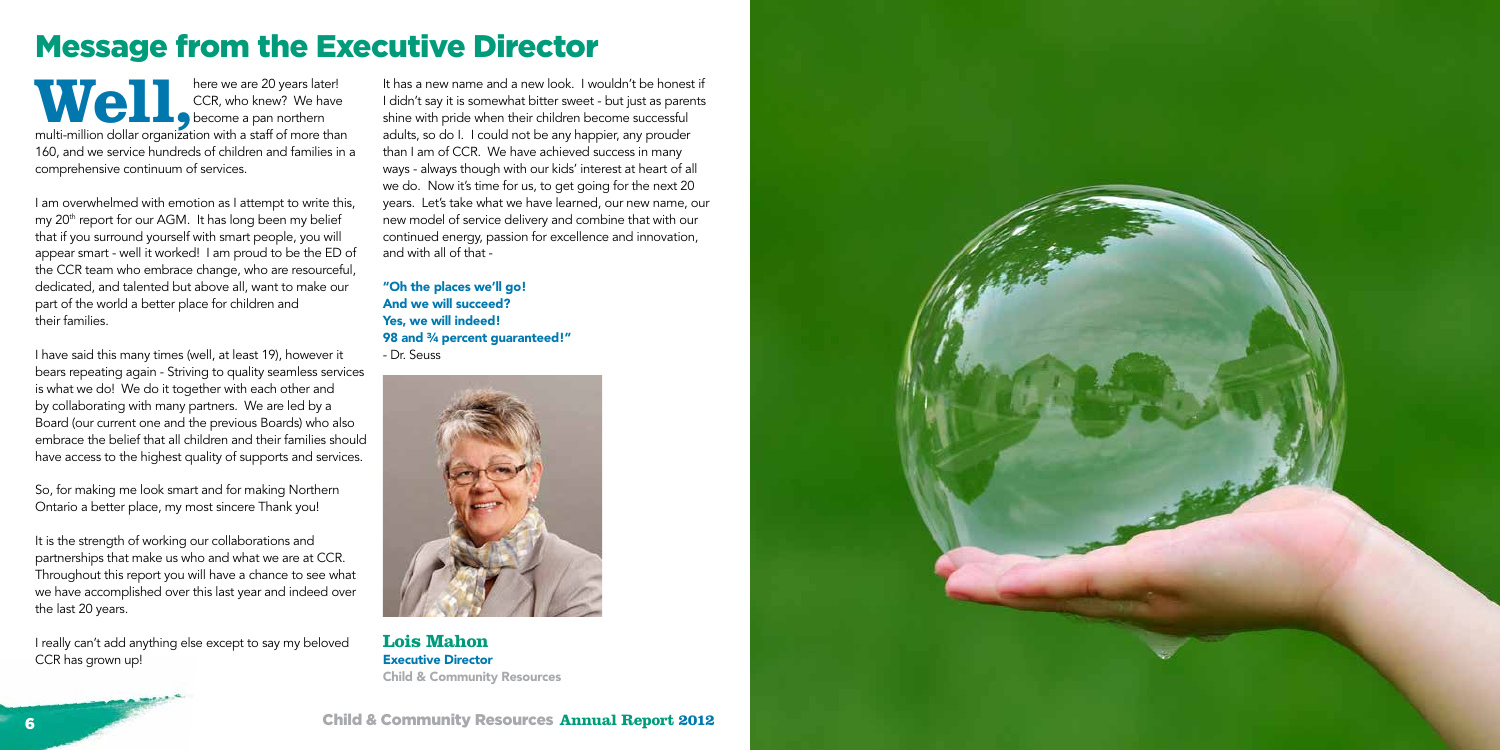8 Child & Community Resources **Annual Report 2012 Annual Report 2012** Celebrating 20 Years 9



#### **Vision**

A community that values the quality of life of all children and ensures every child belongs.



**Lee Rysdale Secretary** 





#### **Mission**

Supporting, partnering, and educating with children, youth, families, and communities across the North.

# **About CCR**



**Shelley Westhaver** Chair



**Michelle Zerwer**  Vice-Chair



**Leslie Dean**







Child & Commnity Resources (CCR) is a charitable organization that provides many services and community supports to parents, children and professionals to enhance and support the inclusion, integration and well-being of children across the North Region of Ontario.

### **Core Values**

In pursuing this mission Child & Community Resources will provide services in a manner which is consistent with the following values:

- pursuit of excellence, creativity and innovation
- child and family centred care
- inclusiveness
- adherence to legislation
- fiscal responsibility
- seamless delivery
- community partnerships
- staff recognition

**Lynn Desrosiers**

**Melanie Johncox** 

**Kimberley Gagan**

**Michael Gauthier**

**Rick Grylls**



## Board of Directors 2011-2012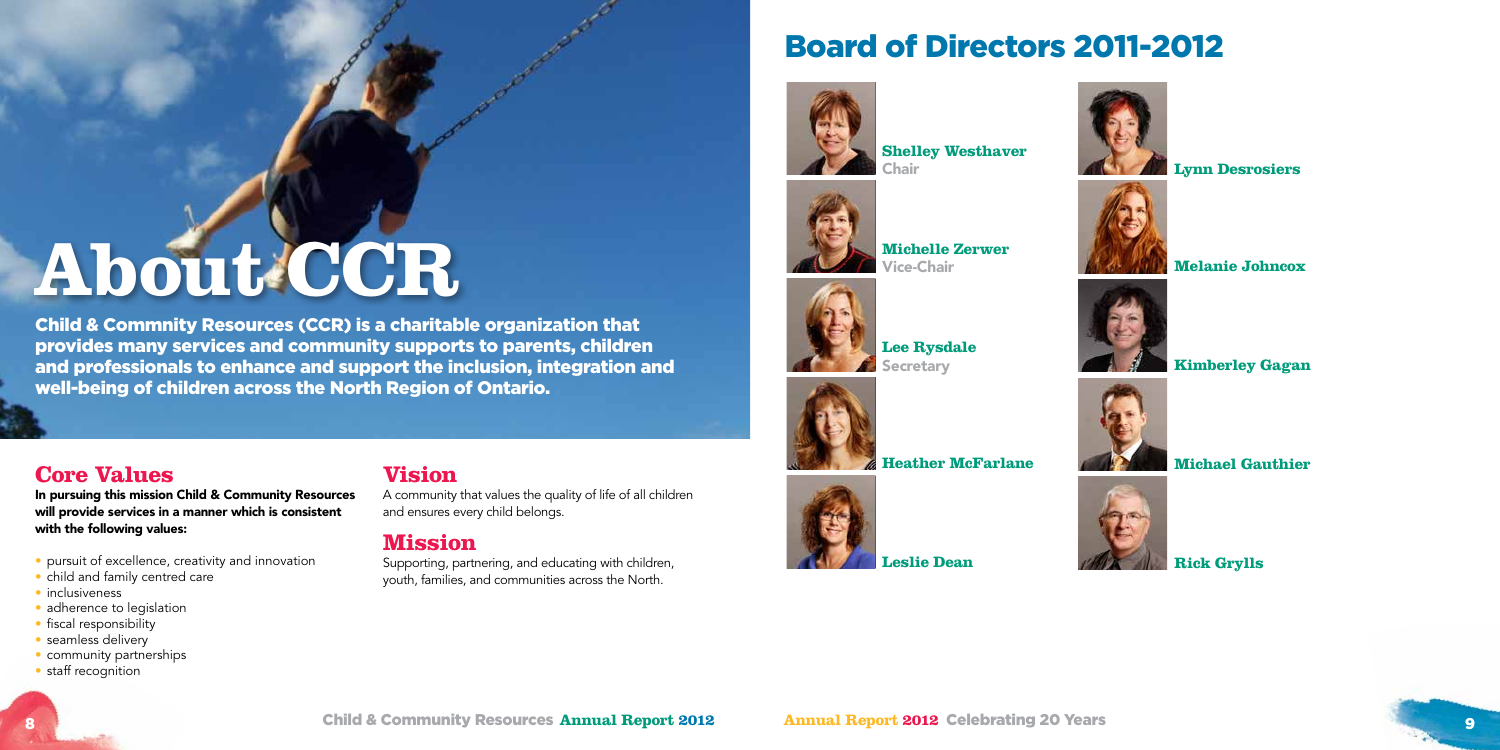# Our Catchment Region

CCR provides a range of programs and services for children across the North Region of Ontario including the Sudbury/Manitoulin Districts, Algoma District, Thunder Bay District, and the Kenora/Rainy River Districts.



# Executive Leadership Team (ELT)

The ELT provides strategic leadership, visible and active support, and demonstrates commitment that ensures CCR is on the right path to achieving its vision, mission and goals and continues evolving to provide the highest quality services to the children, youth and families we serve.

### **Members of ELT**



**Lois Mahon, RECE** Executive Director



**Sherry Fournier, MA** Associate Executive Director



**Lisa Grimard, BA** Director of Services - West



**Dr. Terri Barriault C. Psych.** Psychologist & Clinical Director



**Lynne Philion, CHRP** Director Central Services

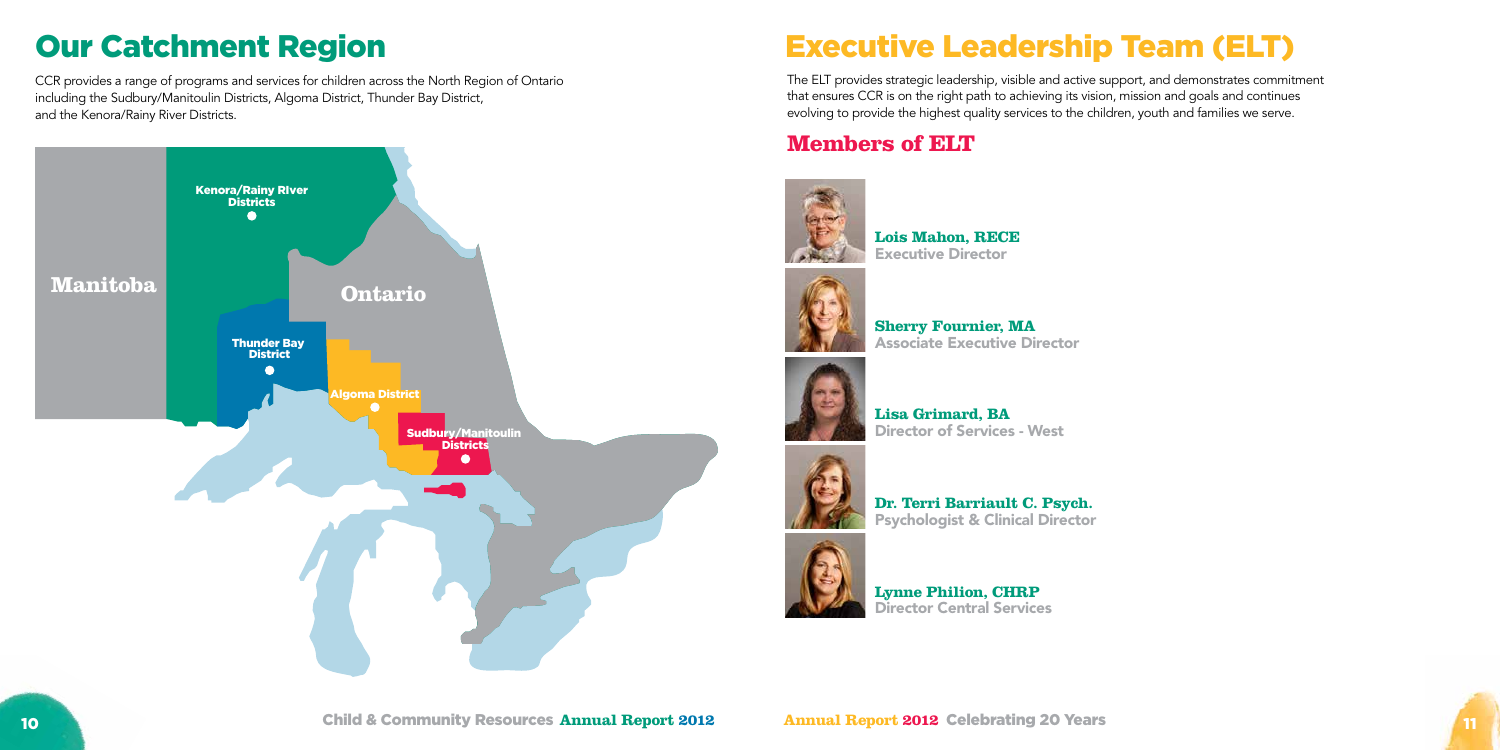

# Celebrating Staff Milestones

**Recognizing staff members who have been with CCR for 10, 15, and 20 years.**

Melanie Laurin Maria Rowsell Julie Sirard Debbie Howard

## **20 years**

Marilyn Clarini Kim Einarson Sherry Fournier Lois Mahon Daniel Gauthier Suzanne Shelswell Lori Pagnutti

Stephanie Coggins **15 years**

Thank you for your time and sacrifices. Your dedication to CCR has been noticed!





## **10 years**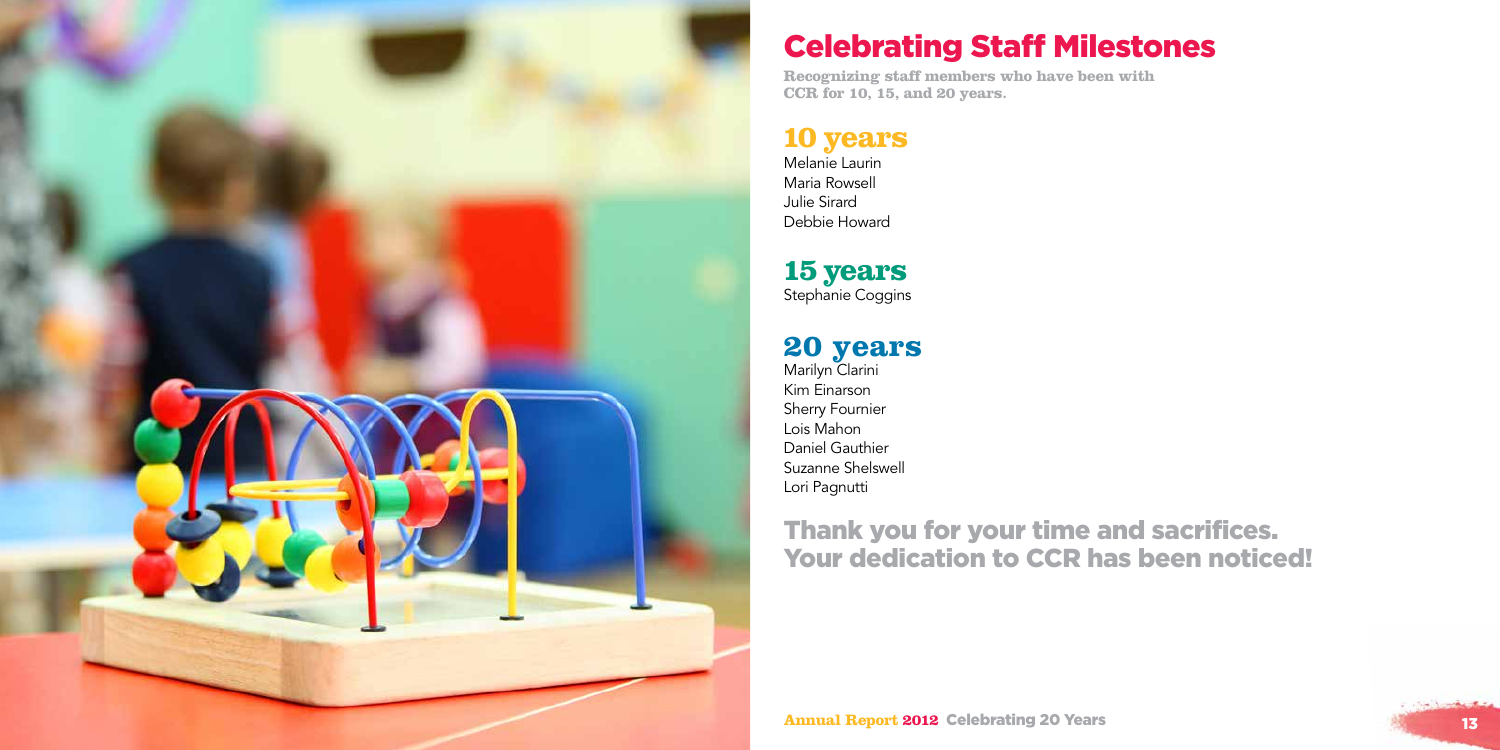

In recognition of our 20<sup>th</sup> year in operation, we wanted to showcase the growth our Agency has achieved and the passion of our dedicated staff, by embarking on some exciting changes in the organization.

We are undertaking an ambitious communications strategy by creating new ways of enhancing communication of our services externally and strengthening our internal communications.

exercise. To garner feedback, the Agency engaged in focus groups and creative meetings with Board members, ELT, and the newly formed Communications Working Group to act as representative voice for CCR staff.

To achieve the best and ensure our message gets out there to where it matters the most, we have joined forces with a communication agency in Sudbury, Ontario, who has helped us tremendously over the past year. Together our teams are working hard to develop and execute a communications strategy that is grassroots and promotes our accessibility in the communities we serve.

One of the first tasks taken on by the Agency was a naming and re-branding

After many hours spent brainstorming, deliberating, and fine-tuning, the following operating name has been chosen for the organization:

#### Child & Community Resources/ Ressources pour l'enfance et la communauté

Moving forward into our 20<sup>th</sup> year of operation, we welcome our new name and brand identity with enthusiasm and eagerness to connect with the communities we serve in a more visually appealing and functional way than we ever have before.

Considering the strong equity the acronym CCR holds in the communities we serve, it was decided not to change the name drastically, but to modernize and evolve it to reflect the organization as it stands today in the North Region of Ontario.



# A New Image for CCR

**Celebrating 20 years of dedicated service to the North** 

### **Concept**

The concept represents our strength in collaborating as a team, while working together we offer programs that focus on individual service plans for children that are prepared and maintained by our highly skilled and dedicated staff. The formation of the shoulders develops a circle, which represents collaboration, innovative programming and a continuum of service for our clients.

### **Colours**

The colours represent the four districts that we serve, Sudbury/Manitoulin Districts, Algoma District, Thunder Bay District, and Kenora/Rainy River Districts. The colours are strong, and symbolic of the primary colours often associated with children. The four distinct colours give each district an equal voice to form a unified operation.

Throughout the next year we will be introducing our new name and brand identity to community partners, clients, and the general public by updating our stationery, signage, website, and various marketing materials.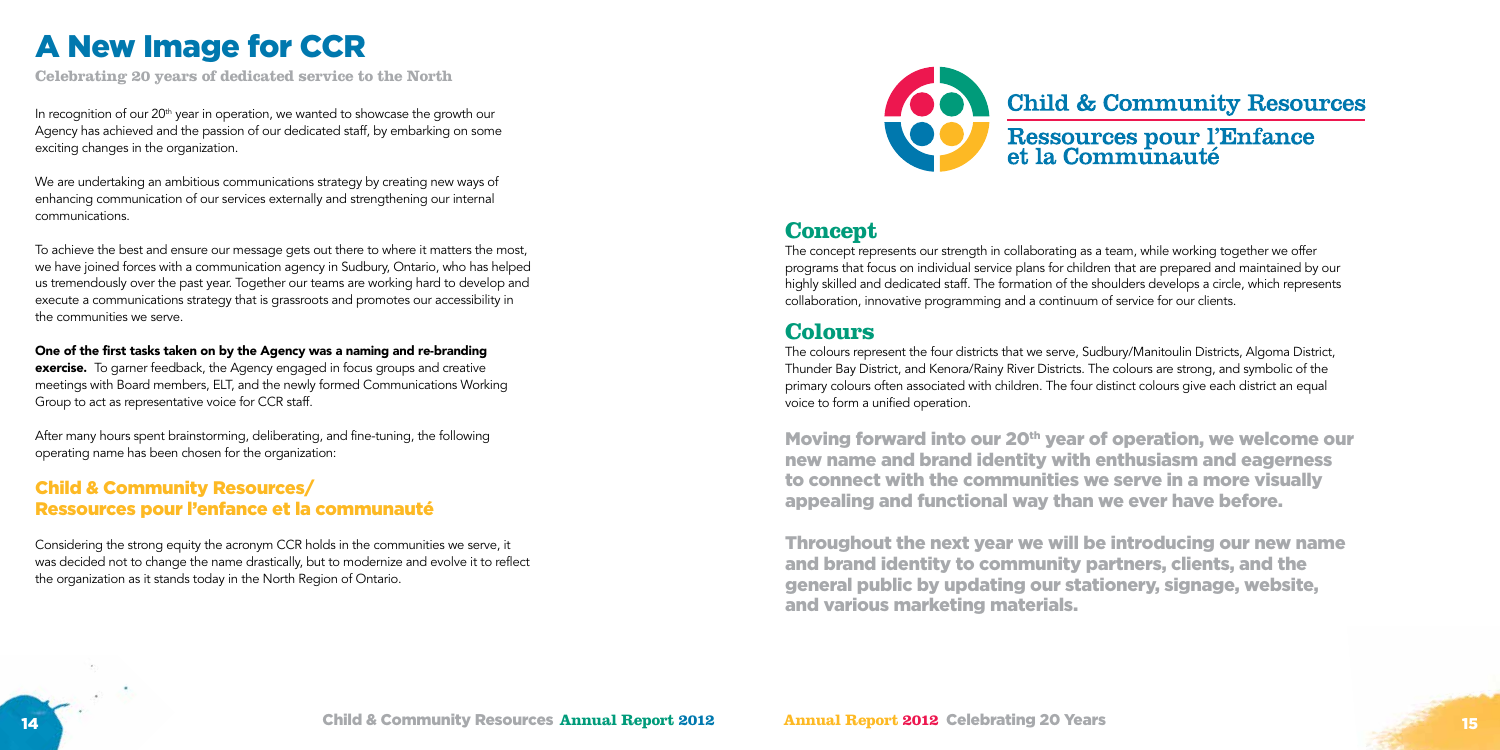# CCR's 20-Year Timeline CCR's 20-Year Timeline

#### **1992**

### **2000**

- CCR becomes the central intake point for children with PDD/DH
- CCR proposal for Regional IBI program is accepted and partnerships with Community Living Algoma, Children's Centre Thunder Bay, Integrated Services Northwest are set up. In keeping with regional services mandate (Sudbury east to Manitoba border) legal name change is made dropping Sudbury Manitoulin for the new Regional Autism Centre. Dr. Tom Managhan is appointed Clinical Director CCR becomes the lead for delivery of Out-of-
- CCR receives French Language Services Designation Home Respite Services in Sudbury-Manitoulin

#### **1996-1998**

- 
- Many partnerships /protocols set up with other service providers
- Jane Bauer becomes Board Chair, 97'
- CCR assumes responsibility for case management for children with PDD/DH.
- Bey Baxter becomes Board Chair, 98'

#### **2002**

#### **1999**

#### **2003**

# **1993-1995 <sup>2005</sup>**

#### **2004**

- 
- 
- 
- 

- 
- 

### **2006**

- 
- 
- 
- 

- The organization is officially incorporated as Child Care Resources Sudbury/Manitoulin District / Ressources sur la garde d'enfants
- Agency sets up shop at 1130 Lorne St. with Toy Library on site , supports to child care include Supervisor, Educator, Cook and Board Network

- Pauline Dietrich becomes Board Chair
- CCR, with Early Years Challenge Funding, opens a paediatric assessment Five paediatricians commit to provide one day per month at a clinic at 319 Lasalle
- CCR vision and mission are changed to reflect expanded mandate. The age of children served would be changed to 0-18 to better reflect the mandate of CCR funders.

- CCR pulls out of the Children's Cooperative; The Co-op is dissolved and replaced by a new notfor-profit agency for central access to children's services – The Children's Community Network.
- • CCR develops a residential program to fill a gap for children with ASD with complex needs.

• CCR moves to 662 Falconbridge Rd. • The Best Start plan is initiated. CCR closes OEYC sites in partnership with city and other agencies opens 4 of 12 new Hubs in neighborhood schools. CCR's QA report shows that more than 80% of parents are very satisfied with CCR programs, services and staff.

#### CCR selected as the lead agency for the Northern Region for the Autism School Support Program.

Regional Autism Program has expanded with a budget of over \$2 million

CCR is affected by MCYS implementation of Best Start Initiative.

• Sherry Fournier takes a one-year leave of absence to work as a Program Supervisor for MCYS

#### • CCR Board hosts a Hospital for Sick Children funded conference for parents

• A new organizational structure is adopted and Lynne Philion is chosen as Director of Administrative Services

- • Downloading of Child Care to municipal governments affect CCR funding and programs
- CCR becomes founding member of new Children's Cooperative and is now collocated with CAS and CFC
- CCR and partners, Developmental Clinical Services and the Catholic School Board, establish a Section 19 Classroom for children with PDD/Autism.
- CCR becomes direct service provider for IBI in Kenora/Rainy River district
- CCR is selected as the lead for the new Ontario Early Years Centre (OEYC) for the Sudbury Riding
- CCR takes on Cybermoms program, later to be renamed Cyberparents
- CCR transfers St. Albert's childcare program to the Jubilee Heritage Family Resources

- • First Annual General Meeting, Mary Lou Coffey Board Chair
- Marie Desmarais-Santi becomes the Board Chair and leads Board to adopting Carver Governance model with its own Governance Policies
- CCR grows and moves to 319 Lasalle Blvd
- • CCR opens a child care in St Albert's Adult learning centre
- Government funding cuts reduces CCR budget and CCR is forced to downsize.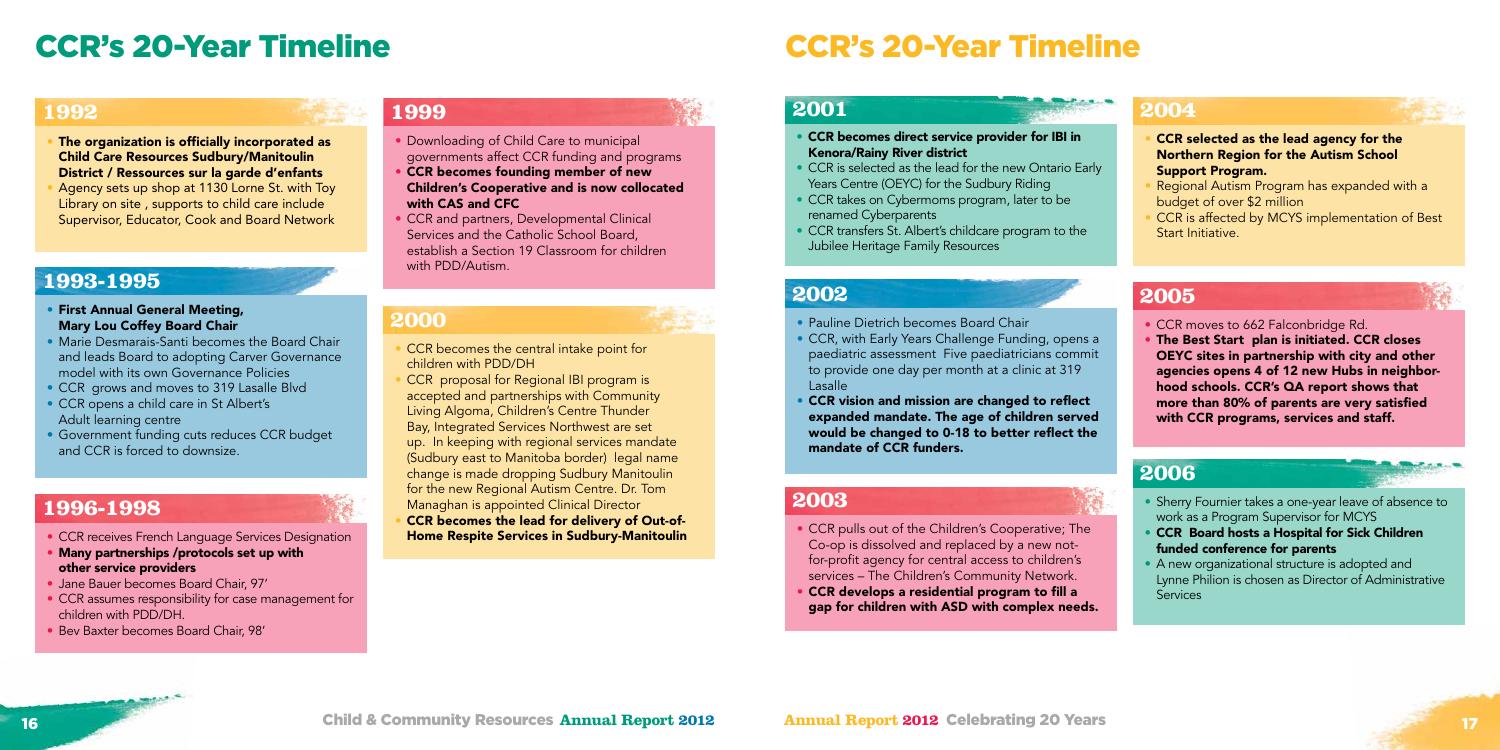# CCR's 20-Year Timeline

CCR is pleased to announce our 'Real People Doing Exceptional Things Award' will have a new face. Each year we will continue to use the award to recognize an individual or group that demonstrates exceptional and measurable commitment to creativity and dedication to children, youth and their families. The award will recognize the actions that promote inclusive quality of life, partnerships, collaboration and advocacy. The new name for the award and this year's recipient will be announced at the AGM.

### **2008-2011 con't**

#### **2008-2011**

- OEYC North approached CCR with a plan to amalgamate in Lively
- OHR direct services are enhanced; direct funding program goes over to CCN.
- CCR becomes the regional service provider for ABA Program part of the proposal included a "continuum of services model" which was then utilized across the agency
- Both the vision and mission were revisited and modified to better reflect CCR's true vision
- CCR restructures its leadership. An office is opened in Thunder Bay to support North West operations. Lisa Grimard is appointed Director North West, Dr. Terri Barriault is appointed Clinical Director and Sherry Fournier is appointed Associate Executive Director
- Maxine King becomes Board Chair
- CCR is officially recognized as a charitable organization.
- **CCR** identifies AIP service pressures to MCYS. MCYS completes a program review of CCR regarding the pressures; funding is augmented but not enough to retain current service levels
- **CCR** assumes responsibility of the only Children's DS/ PDD group home from Christian Horizon's in Sudbury
- Eve Kremyr becomes Board Chair
- CCR takes on clinical services for autism, which are divested from Developmental Clinical Services, Northeast Mental Health Centre.
- CCR integrates its autism services internally
- CCR increases SNR capacity to enhance services to Francophone centres, Another QA client consultation shows that CCR clients remain highly satisfied

- Child Care Resources is rebranded as Child and Community Resources.
- A new visual identity for the organization is created
- Visual standards are created and implemented throughout the organization
- 20th anniversary celebrations in addition to the AGM

# **Real People Doing Exceptional Things Award**

#### **2007**

### **2012**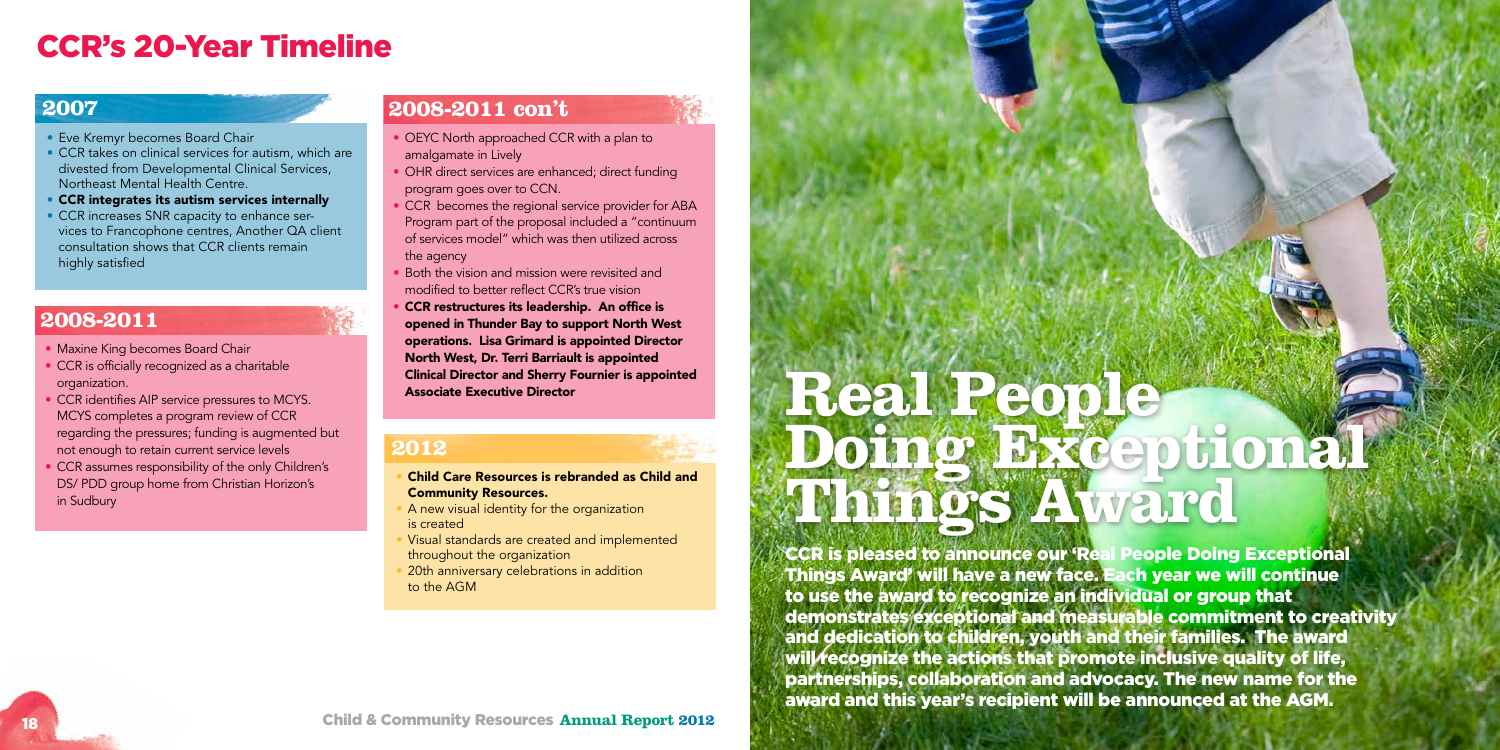### **A brand new office in Thunder Bay to strengthen our service in the area.**

Submitted by Michelle Murdoch-Gibson (Winter Edition 2012)



"A new office, a new continuum of services and successful partnerships were three good reasons to celebrate at a recent open house in CCR's Thunder Bay Office."

**CALIFORNIA** 

### **Fort Frances Open House**

Submitted by Tara Lee Montague (Spring 2012)

"It may have taken over a year and a half to get settled into the new Fort Frances Office, but we celebrated our successful transition by hosting an Open House to all Community Partners on March 21, 2012. ………By far the best part of the day was the team camaraderie and togetherness felt across the North West CCR Team as we shared in showcasing the important role we play in our communities. We ended the day with Lois sharing in this quote, something we live by in the North:

The newsletter was developed to keep an open communication between staff and management within the CCR Agency to keep everyone in the loop. The "CCR Office Newswire" is an effective communication tool that is used to share insight and updates about work, life, and health. The newsletter is comprised entirely of staff submissions, making it a fun and engaging piece for staff to participate in and share. Below are some excerpts.

> *"Life is not about waiting for the storm to pass, it's about learning to dance in the rain."*

### **ABA Funding Enhanced**

This year we were delighted to receive enhanced funding for our ABA program to assist in dealing with our large geography. With our partners across the north our focus is on reaching out to families who may be isolated by circumstance or by geography.

# A snapshot of the last operating year

Showcasing excerpts from our new internal newsletter 'CCR Office Newswire' and other important highlights over the past operating year.

#### **Commitment to quality assurance and program evaluations by ELT and Board brings recognition from the Ontario Centre of Excellence**

Submitted by Carolynn Sheehan (Winter 2012)

We also would like to take this opportunity to send our thanks to Corriveau Construction. Jacques and Joel have been amazing partners and have helped us out in many ways. Their commitment to our children and our services is commendable and we look forward to many more years of partnership.

"We are very happy to present the first annual program evaluation final report for the Therapeutic Residential Home program. This evaluation was supported by a 2010-2011 Evaluation Planning Grant through the Ontario Centre of Excellence for Child and Youth Mental Health. The Program Evaluation Team would like to acknowledge CCR's Executive Leadership Team and Board of Directors who initiated and continue to support the quality assurance and program evaluation programs as a reflection of CCR's commitment to quality and accountability to the children, youth and families we serve. They are the true champions of the pursuit of organization learning, continuous quality improvement and the use of evidence informed practice to provide the highest quality services to our clients. It is through their support that this Evaluation Planning Grant was pursued and sustained within CCR."

#### **Ten Rainbows Respite House**

A restructuring of our respite services to maximize resources and be more responsive to children and families has led to the development of 10 Rainbows Respite House on Windsor Crescent. This home away from home will provide opportunities for children to socialize, gain independence and relax in a home like setting while families get a much needed respite.

We believe that these services will support the family and allow children to continue to live successfully at home.

The House would not be possible without the help of our dear friends and partners at Ten Rainbows Children's Foundation. Everything from bedding, and dishes to furnishings and electronics have been provided by Ten Rainbows. They have also made a commitment to continue to assist us in whatever is needed to ensure we have a safe, healthy and happy home away from home. Our continued thanks to Claudio Clarini and the Ten Rainbows Foundation, from our staff, our board and the kids who will enjoy your thoughtfulness and generosity.

### **Child Care Centres Leadership Teams**

We were both proud and excited to initiate a new method of supporting Child Care Programs, through their own leadership teams. This support builds on the work of Irwin, Lero and Brophy Inclusion the Next Generation that speaks to quality leadership, effective infrastructure and staff training lead to quality programs which lead to successful inclusion. The work we are doing will support individual centres allowing them to take responsibility for development of quality in their own centres. Next steps include plans for new funding of enhanced staff and including Boards in the Leadership teams.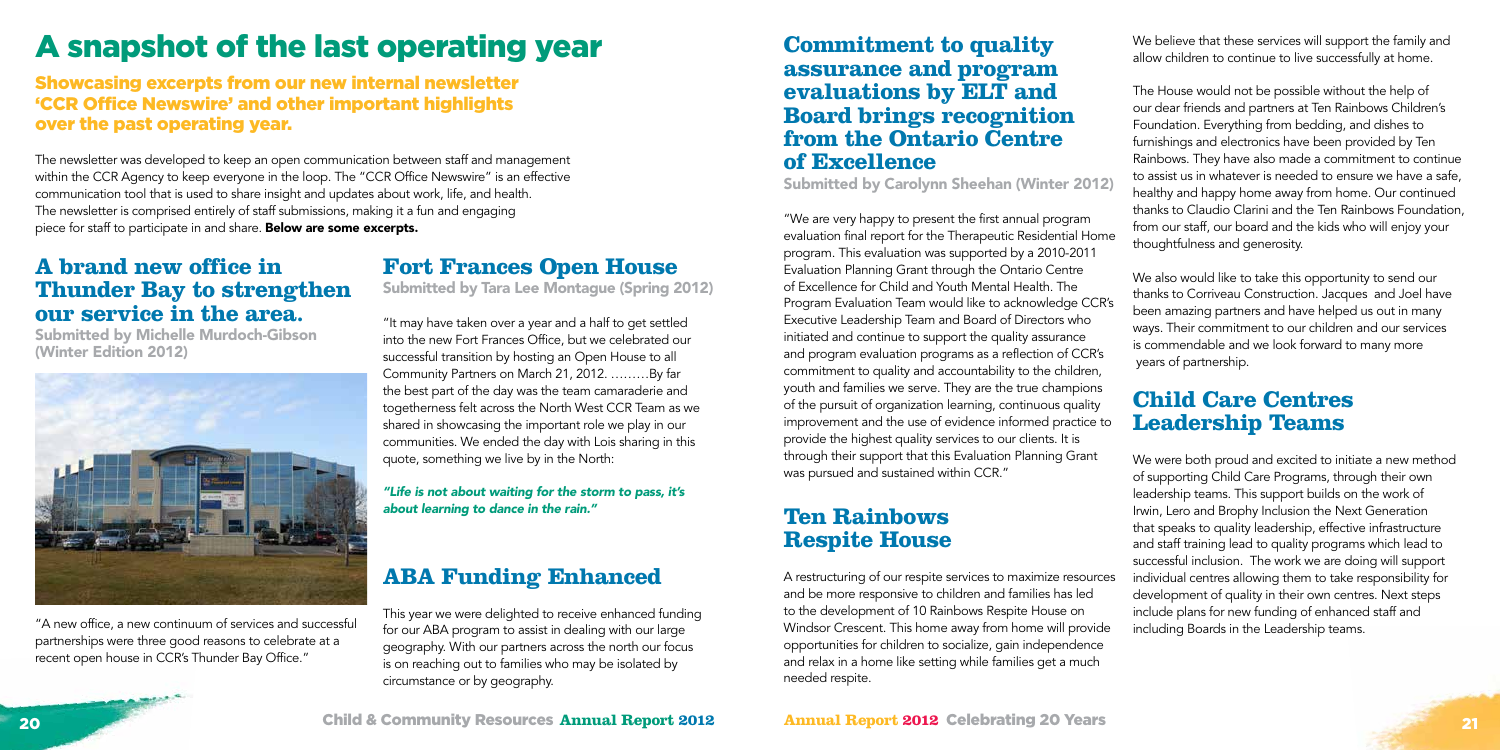

# Sources of Revenue 2011-2012

**For the year-ended March 31, 2012**

#### \$15,171,428

### **Spending by Program**

#### \$15,171,428

| CGS-Inclusion Support Program \$1,478,066 |  |
|-------------------------------------------|--|
|                                           |  |
|                                           |  |
|                                           |  |
|                                           |  |
| School Support Program/ASD1,685,540       |  |
|                                           |  |
|                                           |  |
|                                           |  |
| Allocated Central Administration246,870   |  |

# Statement of Financial Position

**March 31, 2012 with comparative figures for 2011.** 

#### ASSETS

#### LIABILITIES, DEFERRED CONTRIBUTIONS AND NET ASSETS

#### **Current Liabilities**

| <b>Current Assets</b> |             |  |
|-----------------------|-------------|--|
| Cash                  | \$1,709,448 |  |
| Accounts Receivable   | 398,024     |  |
| Prepaid Expenses      | 63,250      |  |
|                       | 2,170,722   |  |
| <b>Capital Assets</b> | 917,148     |  |
| Other Assets          | 160,929     |  |
| <b>Total Assets</b>   | \$3,248,799 |  |

| <b>Total Liabilities, Deferred</b><br><b>Contributions and Net Assets</b> | \$3,248,799 |
|---------------------------------------------------------------------------|-------------|
|                                                                           | 1,104,748   |
| Unrestricted                                                              | 189,685     |
| <b>Net Assets:</b><br>Invested in Capital Assets                          | 915,063     |
| Deferred Captial Contributions                                            | 2,085       |
| Deferred Contributions                                                    | 376,189     |
|                                                                           | 1,765,777   |
| Payable to CGS                                                            | 33,115      |
| Payable to MCYS                                                           | 28,665      |
| Accounts Payable and Accrued Liabilities                                  | \$1,703,997 |



#### 2012 2011

\$1,413,548 131,146 33,115

#### 1,577,809

 313,481 2,606

 668,185 43,653

711,838

#### \$2,605,734

**Complete Automobile Contract of Automobile** 

\$1,249,429 529,406 -

#### 1,778,835

 670,791 156,108

\$2,605,734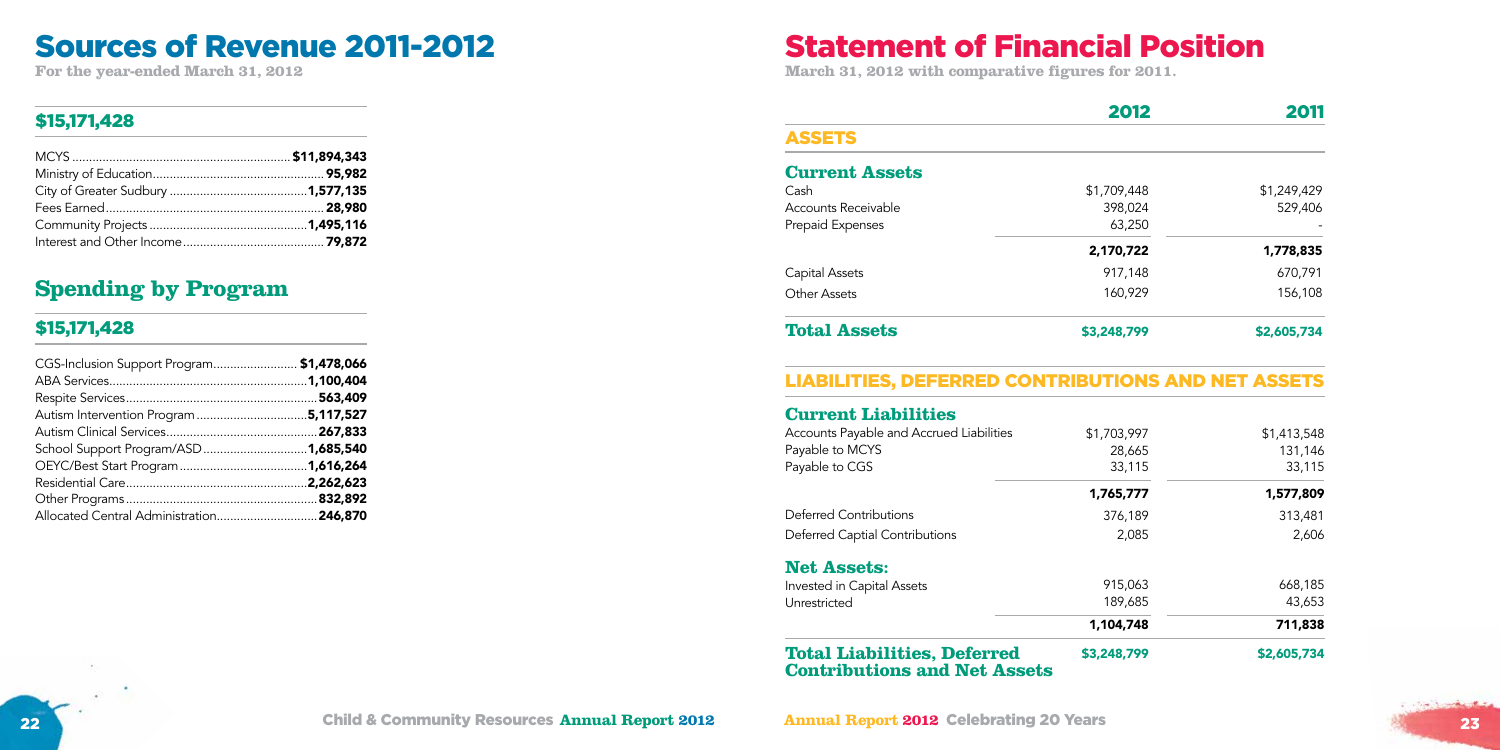# Service Statistics April 1, 2011 – March 31, 2012

#### Applied Behavioral Analysis Program (Regional)

**Number of Children/Youth Served:** 240 **Number of Instances of Service (Children/Youth may be served more than once):** 265 **Number of Hours of Service Received by Children/Youth:** 3,192 **Number of Hours of In-person Service Received by Parents/Caregivers:** 1,133

#### Autism Clinical Services (Sudbury/Manitoulin)

**Number of Children/Youth Served:** 71 (42 Assessments, 10 Consultations and 19 Treatment Plans)

#### Autism Intervention Program (Regional)

**Number of Children who received IBI from Service Provider:** 80 **Number of Children who received IBI through Direct Funding:** 2

#### Best Start Hubs (Sudbury/Manitoulin)

**Number of Unique Children Served:** 2,357 **Total Number of Visits to the Hubs by Children:** 15,836 **Number of Unique Parents/Caregivers Served:** 1,892 **Total Number of Visits to the Hubs by Parents/Caregivers:**11,432

#### Early Literacy Program (Sudbury/Manitoulin)

**Number of Parent/Caregivers Served:** 99 **Number of Professional Served:** 721 **Total Number of Training/Workshop Hours Delivered:** 405

#### Inclusion Support Program (Sudbury/Manitoulin)

**Number of Child Care Children Served (First Nations):** 12 **Number of Child Care Children Served (City of Greater Sudbury):** 166

#### Intensive Treatment and Support Program (Sudbury/Manitoulin)

**Number of Children/Youth Served:** 3 **Number of Hours of Direct Service Provided:** 869

#### Residential Program (Sudbury/Manitoulin)

**Number of Children/Youth Served at Coldstream:** 6 **Number of Children/Youth Served at Westmount:** 3

#### Respite Services (Sudbury/Manitoulin)

**Center Based Respite:** 10 Children/Youth Served for a Total of 1,658 Hours **ASD Out of Home Respite:** 28 Children/Youth Served for a Total of 2,761 Hours **Out of Home Respite (non-ASD):** 50 Children/Youth Served for a Total of 4,315 Hours

#### School Support Program (Regional)

**Number of School Board Staff Served:** 3,406 **Number of Consultation Hours Delivered:** 1,744 **Number of Training/Workshop Hours Delivered:** 514

#### Youth in Transition - Supported Employment Program (Sudbury/Manitoulin)

**Number of Youth Served:** 5



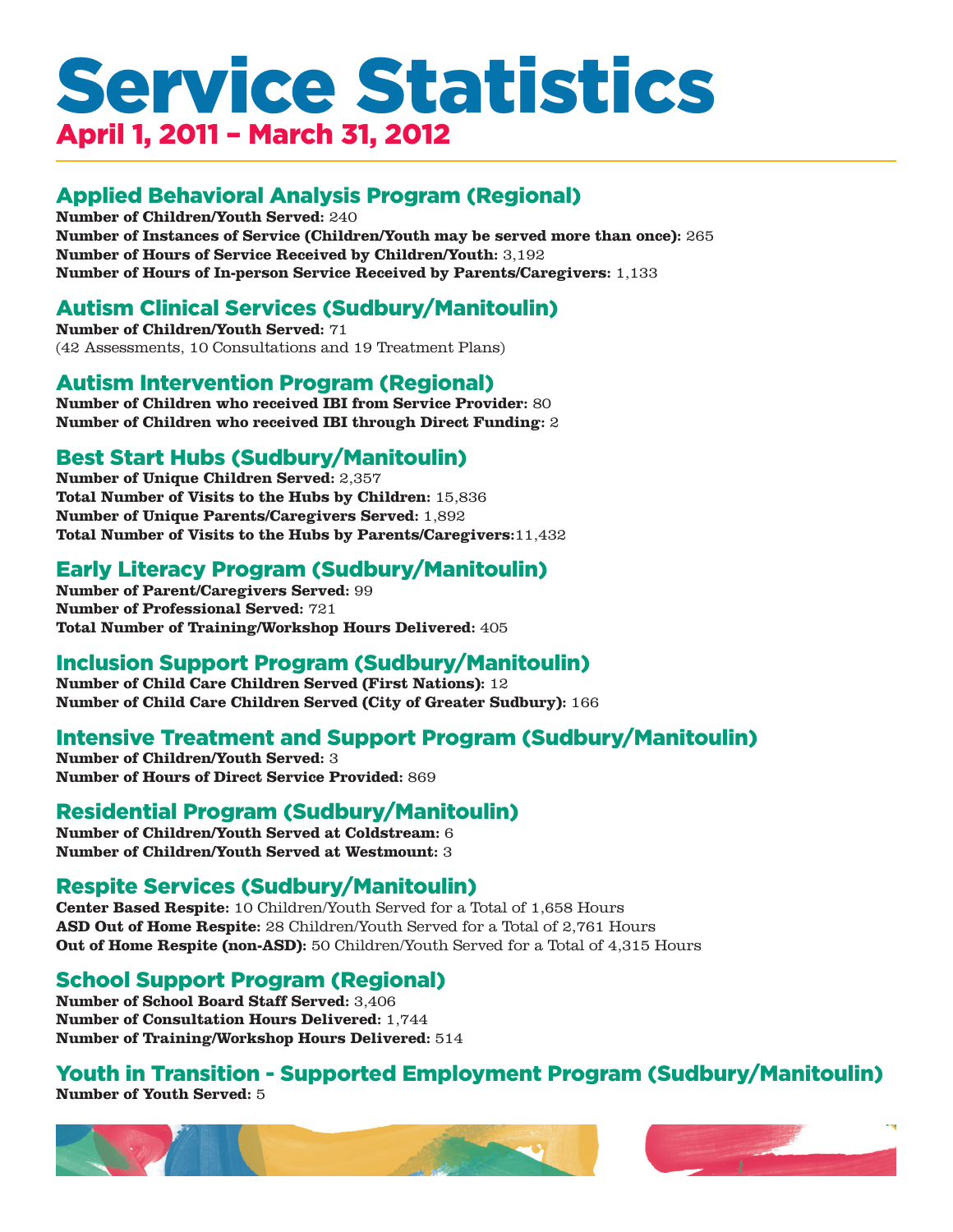Child & Community Resources provides a wide continuum of services that supports a child and family-centred approach to care. Services on the continuum are sensitive to life stage, diagnostic severity, level of functioning, geographic accessibility, and cultural and language diversity.

CCR and its partners offer a broad continuum ranging from universal community services accessible to all children (e.g. Best Start Child and Family Centres and support to Early Learning and Child Care), to services for children and youth with Autism Spectrum Disorder (ASD), and/or complex medical and developmental needs including: multidisciplinary diagnostic and assessment services; group and individual ABA Services; specialized clinical services; residential; and highly intensive and clinically supervised services.

This broad range of services allows CCR to support the unique needs of each child, youth and family we serve, regardless of where they are located in the North Region of Ontario.

The Agency is also supported by a Central Services team that provides seamless quality services to promote innovation and the achievement of organizational goals.

CCR works in collaboration with families, referral sources, educators, health care providers, and local community and service providers to help ensure our clients receive the services they need within their own community.





# **CCR's Continuum of Service**